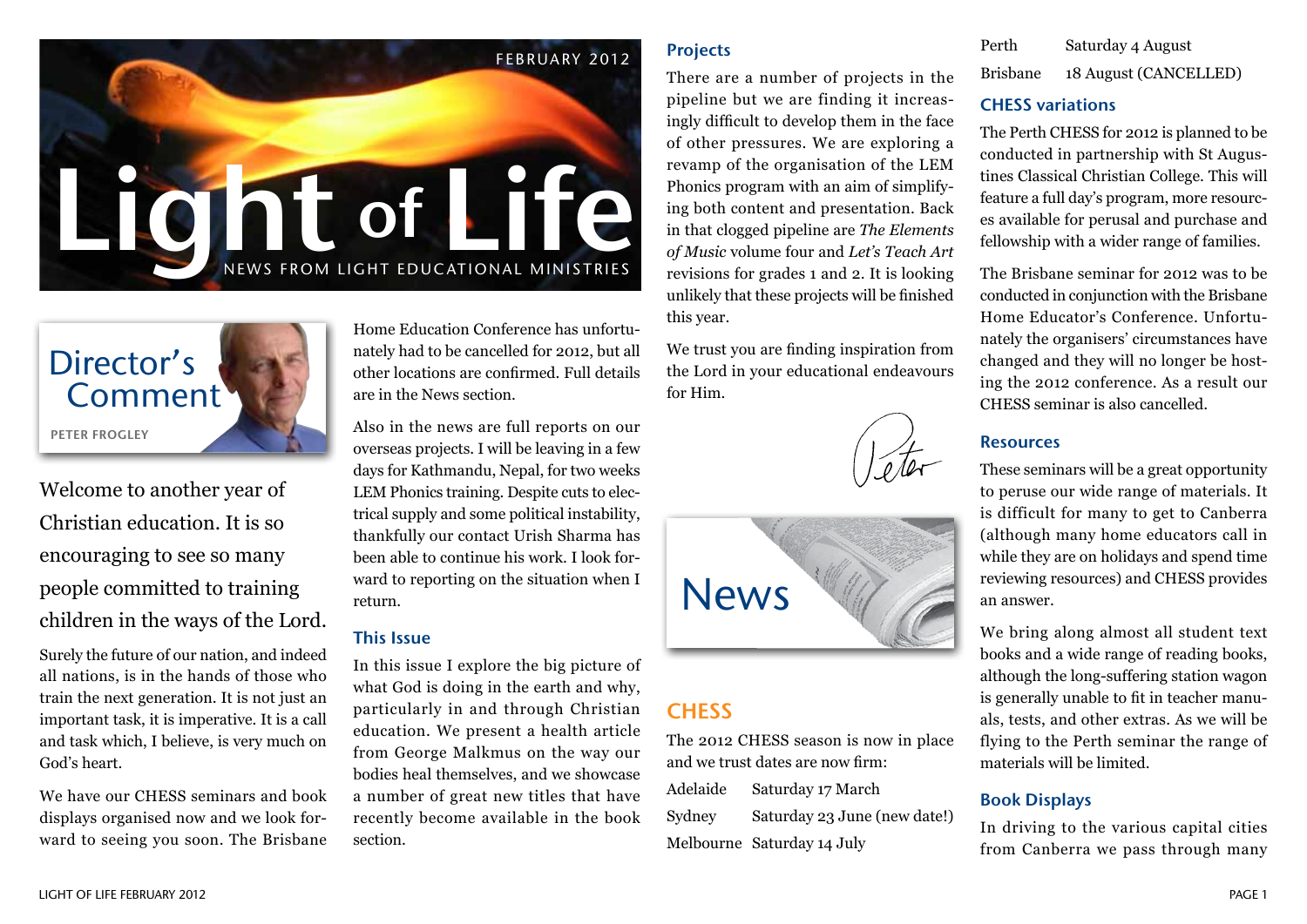regional centres where a book display of LEM resources could provide a valuable opportunity for local home educators.

Just like the CHESS seminars, books will be on display and available for purchase. There is usually no entry charge.

If you would like to host such a display please contact our office (details on back page). We just need someone to book a suitable facility and be a contact person for us.

Book displays for 2012:

#### *Hamilton, Vic*

Thursday  $15$  March,  $1pm - 3.30pm$ St Andrews Presbyterian Church McIntyre St, Hamilton

#### *Coffs Harbour, NSW*

Saturday 15 September, 10am –3pm Abundant Life Church, Coffs Harbour

Click here for more information and flyers for all CHESS seminars.

### International

#### Nepal

After a successful return visit to Kathmandu in September 2011, plans were made to conduct training seminars in LEM Phonics in early 2012. Urish Sharma has been working hard setting up these training times. He has

continued working with the Principal of Ullens school who is also CEO of the Private Schools Association with about 1,000 member schools. We are hopeful that these training courses will see LEM Phonics established in a number of schools. Followup training will be essential and we will be aiming to train trainers who will be able to equip many other teachers.

Peter Frogley will be teaching in Kathmandu whilst Richard Wilson will travel to the tourist town of Pokhara, north-west of Kathmandu.

There has been ongoing political instability in Nepal, as well as an unstable electricity supply, not to mention a significant earthquake in the region in October 2011. Nevertheless, we are hopeful these events will not disrupt progress too much. Nepal is a predominantly Hindu nation, but since



*Teachers at Neelgiri School, Nepal*



*Urish and Rama Sharma, LEM Phonics representatives in Nepal*

its introduction in the 1960s Christianity has made considerable progress.

We understand that Urish's tutoring service in LEM Phonics and other disciplines has developed well and is provide something of a cash flow for his own support as well as operating costs. He has begun printing books under licence from LEM which we expect will be available for the upcoming seminars and for schools this year.

#### Papua New Guinea

As you will have heard from the media there has been something of a crisis in PNG since our last edition. Two days before the crisis in government our friend Mesia Novau was to meet with the Prime Minister to discuss his proposal for education in PNG after the government decided to remove OBE. The crisis and the confusion that has followed has not been conducive to establishing anything, let alone a new educational program.

Nevertheless, Mesia has conducted LEM Phonics seminars in Hula village and on Prince of Wales Island off the coast of New Britain during January. Late news is that the Board of Education in PNG have approved the implementation of phonics in all schools. Mesia is currently exploring how this may impact LEM Phonics in PNG.

Unfortunately, uncertainty is a strong characteristic in developing nations—they say 'expect the unexpected'. There are many discouragements in such an environment but it is encouraging to hear of many schools using or planning to use LEM Phonics throughout the nation of PNG.



*LEM Phonics teachers in PNG*

#### Other Nations

During the year we hope to be able to see further development of Christian education in Africa, Malaysia, the Philippines and India.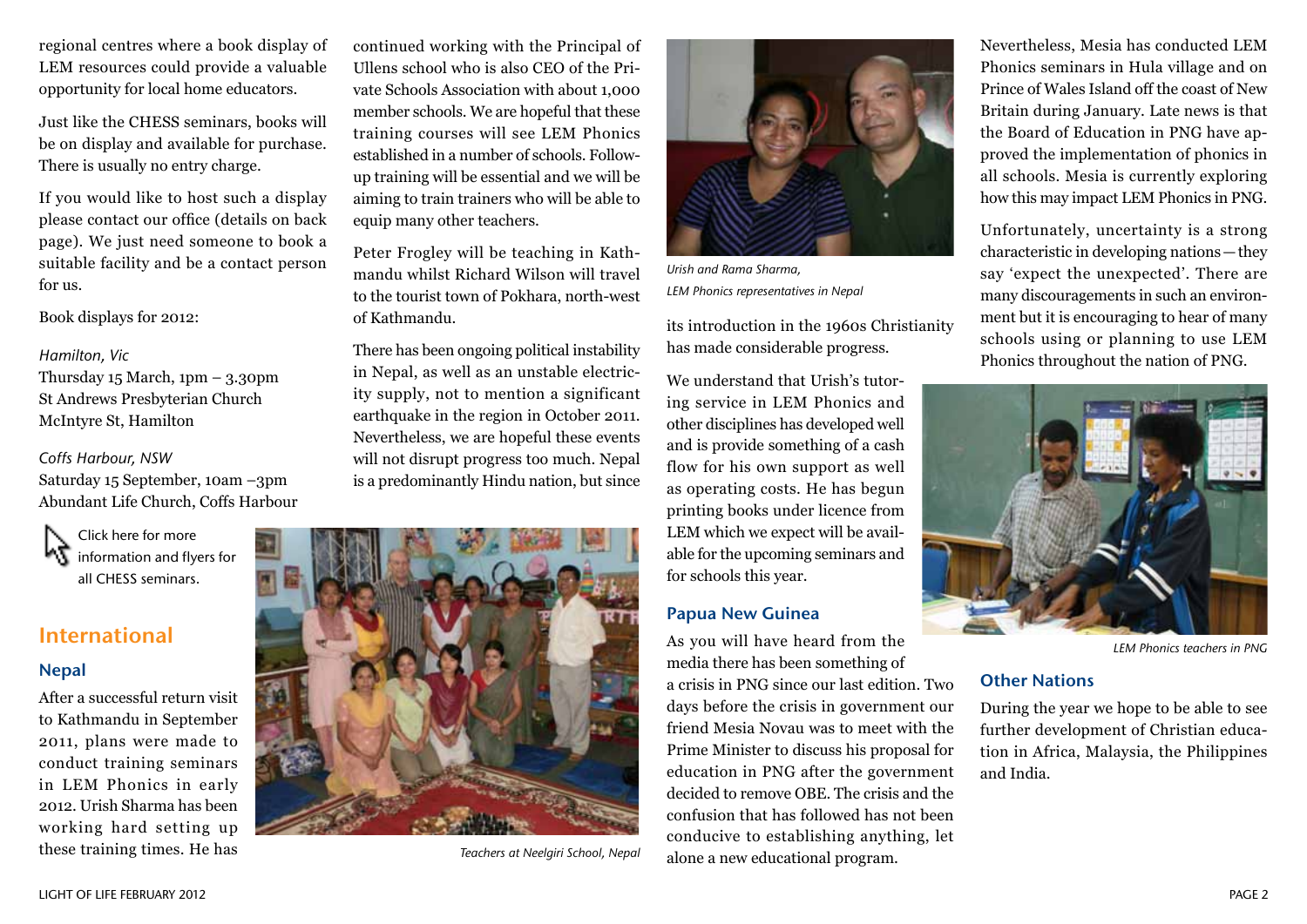

### No. 83: The Big Picture

In God's providence I seem to have been entrusted with a mind that looks to understand the big picture.

That gift has strengths and weaknesses in the outworking in our lives, as does every gift from God. That is not to say that God makes mistakes, rather His giftings help us to understand that we need others to help us utilise our gifting.

From my perpsective, Christian education is about equipping a new generation of believers to build the kingdom of God here on earth.

Some Christians seem to be terrified at this prospect, somehow believing that God's plans must be limited to that which we believe is possible. I hope to be able to explain what I mean, after which I trust such a goal will no longer cause alarm.

First let me suggest that if the Kingdom of God is not the chief reason we educate our children in and through the Christian faith, then our motivation and vision for Christian education may be somewhat

truncated. It seems to me that we are then limited to educating our children to be 'good Christians' who will have 'good families' and eventually earn a better place in heaven. If (as is the reality) we live our lives on this planet, God must have some very good reason for keeping us here. That reason is to provide the opportunity for our children to live life to the glory of God; a life of fruitful productivity in building the kingdom of God on earth as it is in heaven.

Jesus came to be the Saviour of mankind and He achieved that goal to perfection. The question, then, is 'what do we do with this wonderful gift of salvation for the years we have to live on this earth?'

#### The Plan and Call

I contend that God has a great plan for us to fulfil whilst we are here. Our lives are not a meaningless 'filling of time' until we are raptured to heaven. It seems that God always has a grand plan and purpose for every part of His creation, and in particular, for mankind.

Jesus told us what He had come to institute on this earth in His first recorded statement.

From that time Jesus began to preach and to say, 'Repent! For the kingdom of Heaven is at hand.'

*Matthew 4:17*

In the scripture above Jesus seems to be referring to an event that is imminent—that is, the coming of God's kingdom or rule to the earth in a new and very significant

manner. Now the 'Kingdom of heaven' and the 'Kingdom of God' are terms used interchangeably in scripture. God's kingdom is that which God rules over and it should be clear from scripture that God rules over everything. Jesus instituted His reign and plan to bring the Kingdom of God to earth in His final comments to His disciples:

And Jesus came and spoke to them, saying, All authority is given to Me in Heaven and in earth. Therefore go and teach all nations, baptizing them in the name of the Father and of the Son and of the Holy Spirit, teaching them to observe all things, whatever I commanded you. And, behold, I am with you all the days until the end of the world. Amen.

*Matthew 28:18–20*

I believe we are to take this commandment very seriously. Yes, I know it is scary! I know it is far beyond the capacity any of us have, but it is God's command to His followers. I can only conclude that God will equip each of us through the power of His Holy Spirit to be able to play our part for His glory and the fulfilment of His great plan.

#### A change of thinking

To return to Matthew 4:17, Jesus does warn that there is a need for repentance before we can see (or be involved in) this kingdom. The major meaning of repentance here is a change of mind, or better, a change in the way we think. Christian education is to be built on a new way of

thinking. Indeed it is true to say that the whole practice of Christianity must be based on a new way of thinking. Paul explains this best in Romans 12:

And do not be conformed to this world, but be transformed by the renewing of your mind, in order to prove by you what is that good and pleasing and perfect will of God.

*Romans 12:2*

## It is so easy for our Christian faith to be the fruit of natural thinking and thus produce the fruit of natural thought

Paul does not write of a minor change in attitudes, but of a completely new way of thinking. Without this transformation of our thinking we will interpret the scriptures amiss; and our faith will be more akin to Humanism than Christianity. This is the major challenge for our churches today, much as it was for the disciples living in a world dominated by greek thought. It is so easy for our Christian faith to be the fruit of natural thinking and thus produce the fruit of natural thought. This is not the thinking inspired by the Holy Spirit whose task it is to interpret the Scriptures through our renewed (or perhaps better said in practice, our renewing) minds.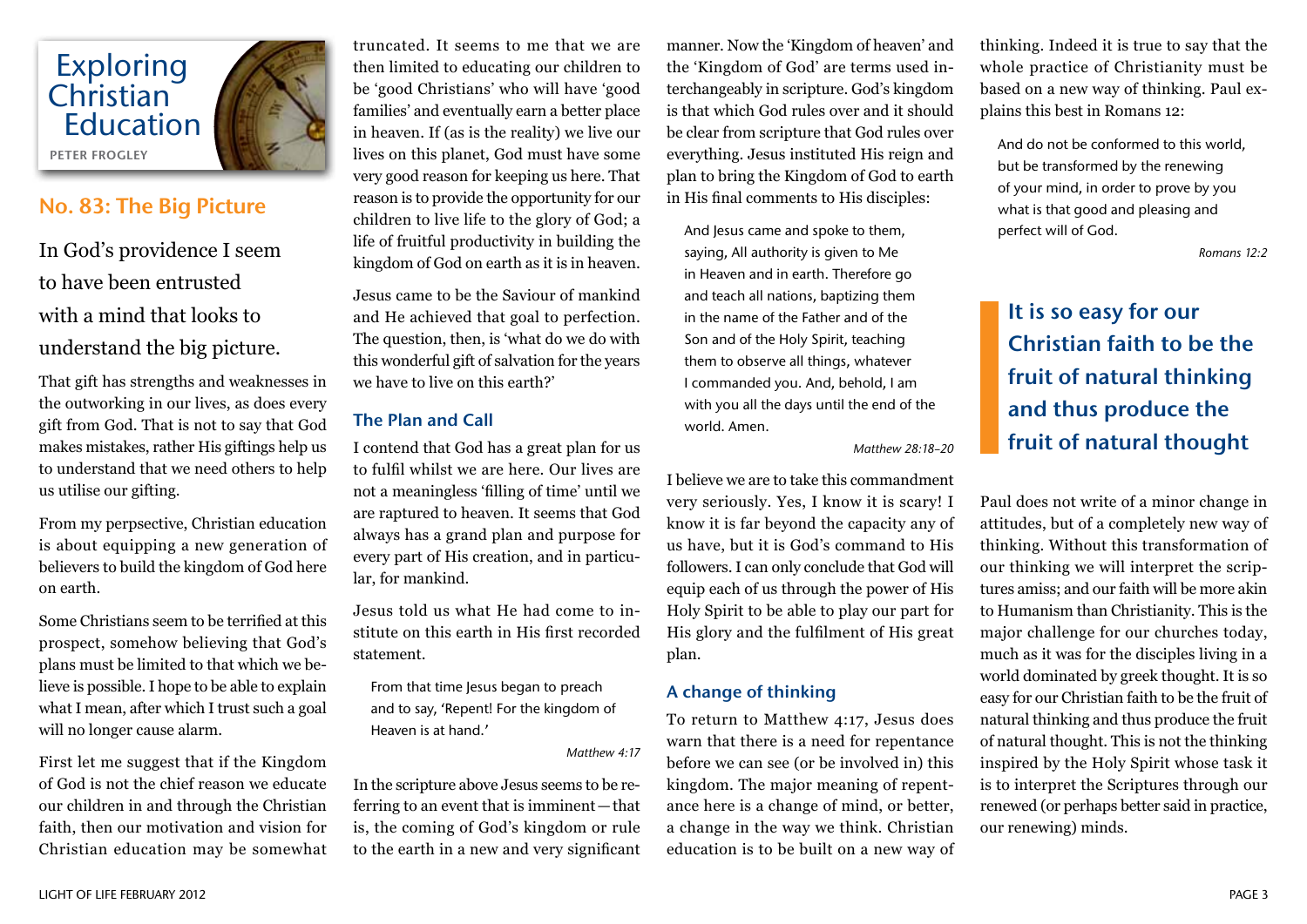#### Practice the change

Clearly this means that to educate Christianly we need to know the Scripture and the God of Scripture. That is a daunting prospect as most of us know that our command of Scripture is inadequate and we certainly do not understand what scripture means for education. As with every challenge God sets before us we find we are

## God does understand and is on our side

inadequate for the task. This is not some mean and nasty trick of God's, rather it is one of the ways He teaches us to live by faith. My understanding of working with God is that we never feel adequate — and if we do, it is usually a pride trip! If God wants us to pursue this plan of Christian education we can only start where we are today and believe (that is, have faith) that God will guide us. Yes, if you plan to be involved in education it will mean reading and thinking. If you are allergic to these things then trust God to cure your allergy — and indeed He will bring a love of reading and study that you thought was impossible. But then again, God loves the impossible.

#### How to Begin

Simplistically, you begin by beginning. I could recommend some good academic books that would kill most people's enthusiasm by the end of the first page. So instead, as a first step, ask someone you believe knows what is needed and let them guide your reading and research. Secondly, I recommend some of the Bible programs we stock for students — feel free to ask LEM for some ideas. Once you get started, you will find books will recommend other books.

For those parents (Mums in particular) who have just thrown up their hands because they are already overwhelmed at the challenge—God does understand and is on our side. Learn to walk by faith with Him. He will challenge us, but He will always give us the grace and ability to do what He has called us to do. The stumbling block is that we add to God's instruction to us and wear ourselves out.

This process of renewing our minds is huge. A lifetime is just the beginning of discovering all that God has for us in this area. That is not a discouragement, rather an appreciation of His greatness, and it is the wonder at His greatness that should spur us on to pursue him.

#### Some Practics

Along with getting to know the Bible better, I have found that we can explore various disciplines through asking questions of God. In the limitations of this short article it may be best to consider one discipline like geography.

In simple form, geography is the study of the earth, the people who dwell thereon and their interaction. Humanist man begins his study by looking at man and how he has adapted to life on this planet. The Christian may begin differently — God

created everything, the earth and man. He has a plan. God chose to create the earth as a sphere in space surrounded by a myriad of other bodies. He caused there to be land and sea—why?

He created major landmasses called continents and, just as we would expect, each continent is different, yet similar. Every aspect of their physical form has been uniquely designed by God. The location of coastlines, mountain ranges, rivers, etc.—every detail planned by God for His purposes and each continent having a particular function as part of God's plan.

God created man and placed him on the earth to multiply and take dominion over the creation. Each race of man has been placed in specific locations, for specific times for specific purpose.

Thinking like that — beginning with God — will result in a quite different geography program with quite a different purpose. For me such a plan or train of thought leads us to glorify God.

Every discipline should be planned to do just that. The only way we can even begin to achieve that goal is to continue to renew our minds.

It may well be that these lofty concepts are beyond us at present, but that should not prevent us pursuing God. The rewards, like the challenge, will be quite beyond us as well.



## The Doctor Inside our Body

God created our physical bodies and our food. If we fail to nourish our bodies according to God's instructions, we get sick.

Today, almost everybody we know is sick to varying degrees. We see everything from high blood pressure, high cholesterol, acne, colds and the flu, to diabetes, arthritis, heart attacks, strokes, cancer and obesity.

In dealing with these physical problems most people turn to the world's wisdom for help, but:

| The wisdom of this world is foolishness |                    |
|-----------------------------------------|--------------------|
| with God.                               | 1 Corinthians 1:19 |

The world's wisdom has given us the Standard American Diet (SAD) — which actually creates sickness! Then the world's wisdom leads us to the symptom-treating modalities of modern medicine to attempt to overcome these physical problems.

God has provided a better way to nourish our bodies. Even after we have followed the world's way and become sick, He provides a superior way to help us recover from these sicknesses.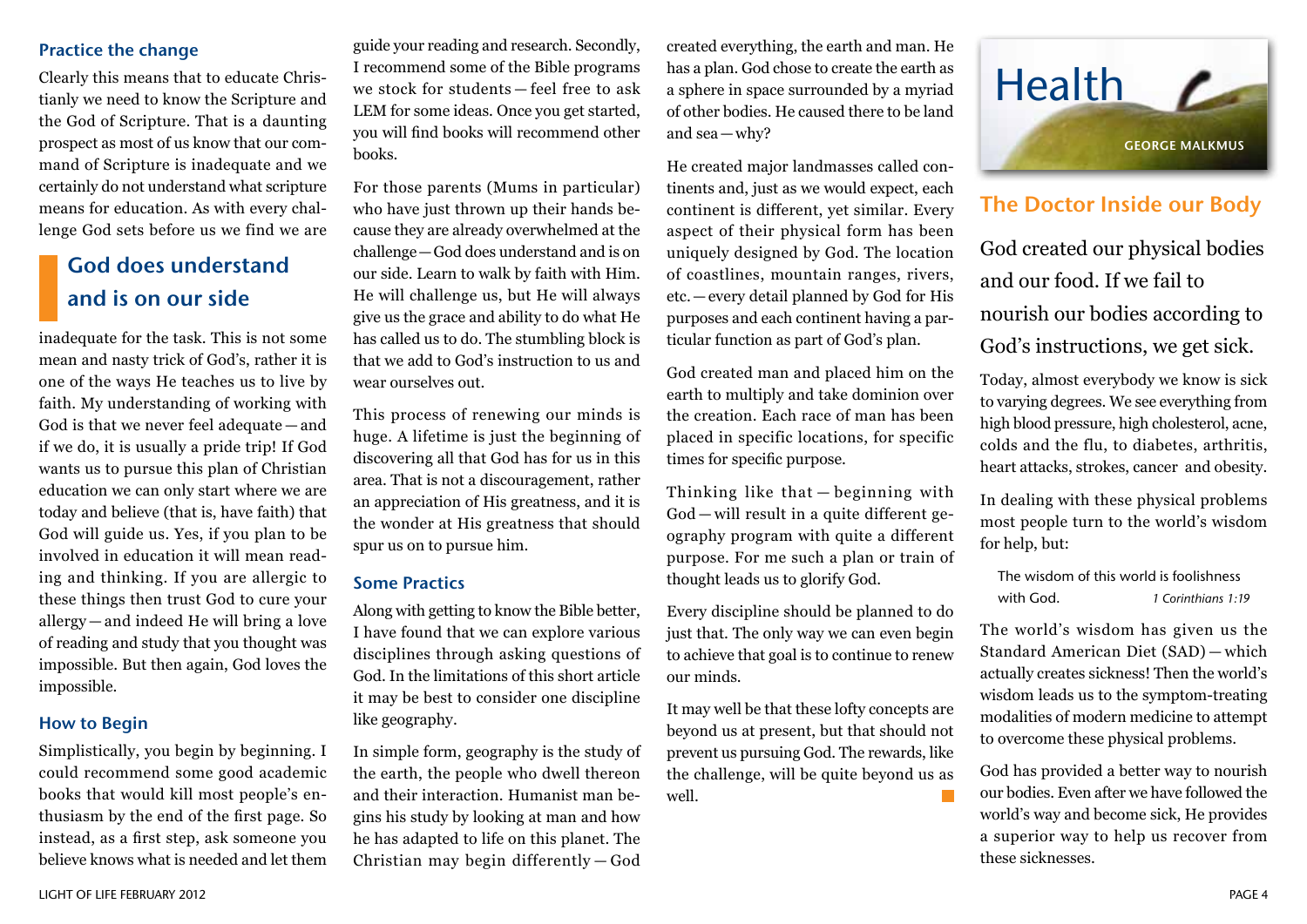God has built our bodies so that they always seek to heal themselves.

As we learn ever more about this incredible physical temple God has provided for our earthly journey, we exclaim with the Psalmist in Psalm 139:

I will praise thee; for I am fearfully and wonderfully made. *Psalm 139:14*

#### Self-Healing Built In

Have you ever cut yourself? What happens immediately after we cut ourselves? There is nothing we need to do for healing to begin:

- Immediately following the cut we see blood flowing from that break in the skin. Blood is a natural antibiotic and cleanser of the wound. As bleeding stops (if the cut is not in an artery) we see the blood start to coagulate.
- A scab begins to form. God placed within our genetic coding the means of closing the break in the skin and restoring the skin to its former protective function by forming a scab over the break in the skin to protect it from the elements while the body feverishly works to restore the skin.
- When the skin has healed, the scab falls off—and there we behold the incredible self-healing ability of the body.
- This same self-healing occurs when we break a bone—the body literally knits it together again (sometimes the bone will need to be aligned to ensure it heals in the proper position). We behold another miracle of our self healing bodies.

#### Treat the Cause

Most doctors have been taught in medical school to treat the symptom rather than the cause of the disease.

Sadly, dealing with the symptom does not eliminate the disease. For example:

Arthritis: Joint pain is diagnosed as arthritis and generally a doctor will prescribe a drug in an attempt to subdue the pain (the *symptom*). Because the *cause* was not dealt with, the condition will usually worsen, requiring progressively stronger medications.

Cancer: Cancer patients are usually treated for the *symptom* with a combination of chemotherapy, radiation, and surgery. Cancer in many instances returns with a vengeance years later because the *cause* was not addressed.

Almost every physical problem a person has, aside from accidental injury, is treated for the symptom only.

If we want to get well we contend we need to identify and treat the cause of the problem. Once the cause is identified and eliminated, the physical symptom usually disappears.

If we do not entertain the *cause* of a physical problem, the curse of that physical problem will not occur.

#### How To Kill The Doctor Inside

We can destroy our internal doctor through improper diet and lifestyle. The Bible tells us in Galatians 6:

Be not deceived; God is not mocked: for whatsoever a man soweth, that shall he also reap. *Galatians 6:7*

When it comes to our health God gives us the choice of choosing health and thus 'life', or sickness and 'death.' Here's how the Bible puts it:

I call heaven and earth to record this day against you, that I have set before you life and death, blessing and cursing; therefore choose life that both thou and thy seed may live. *Deuteronomy 30:19* 

#### The Doctors Outside our Body

Occasionally I receive a letter from someone who does not appreciate some of the things I have to say about doctors or the world's way. Some consider my words a put-down to doctors and the medical profession and that I have no appreciation for their work.

I am not against doctors — most are very sincere individuals who entered their profession with a sincere desire to help their fellow man. I have some wonderful friends who are doctors and at Hallelujah Acres we have already had 64 medical doctors take our health minister training program. Many of these medical doctors are using the hallelujah diet in their practices.

Nor am I against nurses. My mother was an RN and generally, nurses only do as they are instructed. But these nurses do see the horrible consequences of modern medical treatments. We have had well over 300 nurses complete our health minister program at Hallelujah Acres.

My criticism is of the approach to physical problems doctors were taught in medical school. Much of the financing of our medical colleges comes from the drug industry which has great influence on doctors.

Doctors excel at putting accident victims back together. If I were to have an accident, there is no one I would rather see than a good trauma doctor. It is amazing, with all the modern technology available today, how well doctors are able to restore the integrity of physical bodies.

I am extremely supportive of well-trained chiropractors who are taught how to restore energy flow so the body will function better. Most chiropractors have a much greater awareness of the need to properly nourish the body to health.

Rhonda and I personally go to doctors and have annual blood profiles performed in order to detect any weaknesses and fine tune our bodies to achieve the greatest health possible. One of the doctors we go to is not only on the hallelujah diet but also has completed our health minister training. He requires all new patients to adopt the hallelujah diet for 21 days because he has found that it is only the body that has the ability to heal. He understands that all he can do is direct the patient as to how they can contribute to their own healing through proper diet and lifestyle. And by the way, the results he is obtaining with his patients is phenomenal!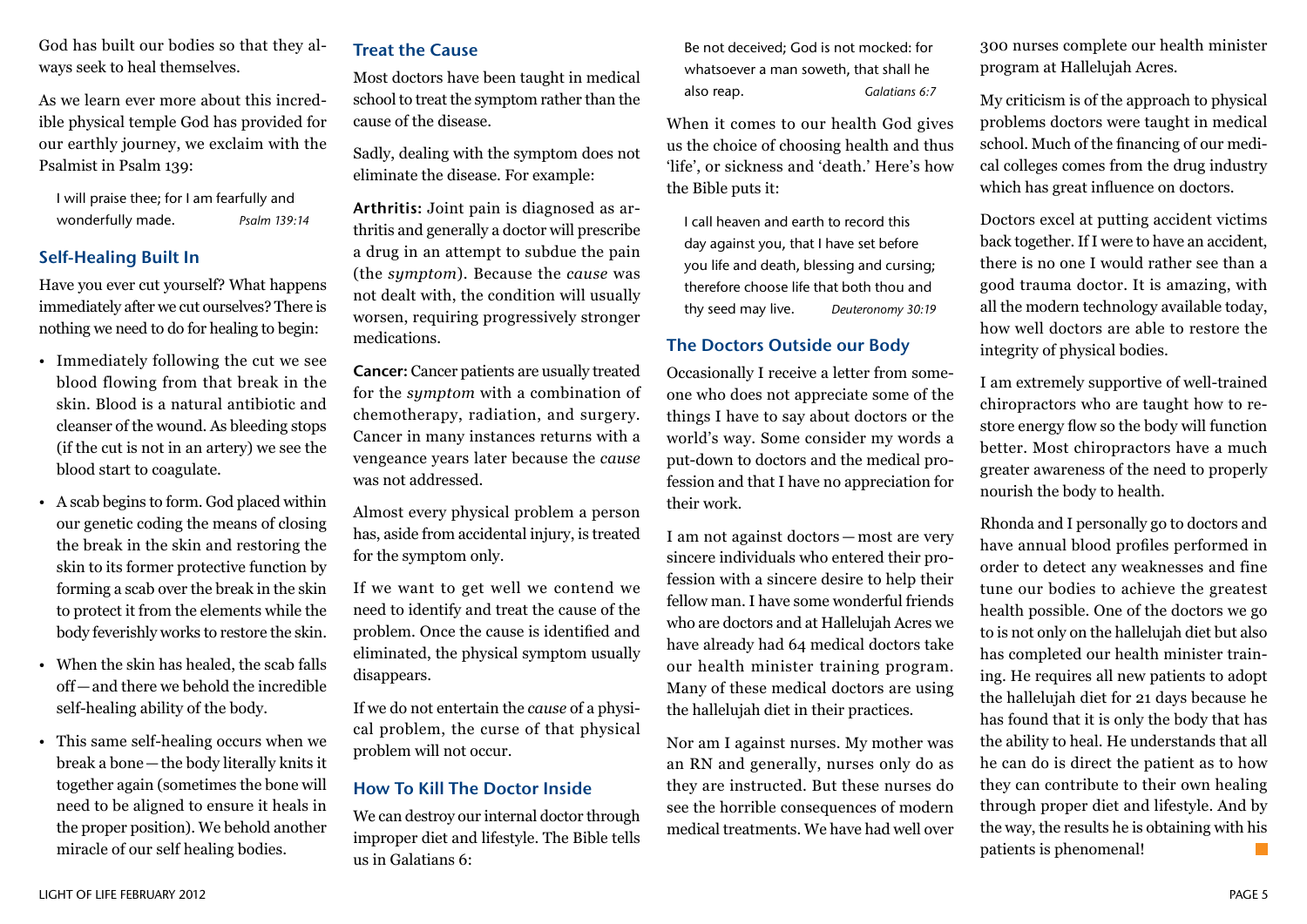

# Rod and Staff Publishers

Arithmetic 1



A careful and thorough revision of this excellent introduction to Maths. Changes are minor and are an improvement on the last edition.

| Student Workbook 1              | \$9.55  |
|---------------------------------|---------|
| Student Workbook 2              | \$9.55  |
| <b>Teachers Manual</b>          | \$21.25 |
| Speed Drills                    | \$5.60  |
| <b>Flashcards</b>               | \$24.00 |
| Aust Money & Measure Supplement | \$11.95 |



## A Beka Book

Grammar and Composition Grade 9 (Fifth Edition) Grade 10 (Fourth Edition)



These are traditional writing and grammar work texts enabling students to apply their knowledge of grammar to many different writing styles. They contain many practice exercises emphasising Christian and character-building principles. Each section of the write-in texts begins with concise rules and clear examples to illustrate the rules. Comprehensive and cumulative reviews are built into the texts.

The new editions are minor revisions with fresh artwork.

| Student Text                      | \$24.10 |
|-----------------------------------|---------|
| <b>Teacher Edition</b>            | \$39.70 |
| Test and Quiz Book                | \$7.55  |
| Teacher Key to Test and Quiz Book | \$14.15 |

Vocabulary, Spelling and Poetry Grade 8 (Fifth Edition) Grade 9 (Fifth Edition)



The books set out the four basic spelling rules and seven keys to good spelling, followed by illustrations of these keys. The remaining lessons present words that are frequently misspelled. Vocabulary is built using the A Beka literature books as a source. A wide variety of good quality poetry is included to present beauty of language, literary greatness and character building qualities.

The fifth edition is another minor upgrade with smaller format and new artwork.

| Grade 8: Vocabulary, Spelling and Poetry II  |         |
|----------------------------------------------|---------|
| <b>Student Text</b>                          | \$15.60 |
| Teacher Key to Text                          | \$39.70 |
| Quiz Book                                    | \$8.40  |
| Teacher Key to Quiz Book                     | \$14.15 |
| Grade 9: Vocabulary, Spelling and Poetry III |         |
| <b>Student Text</b>                          | \$15.60 |
| Teacher Key to Text                          | \$26.95 |
| Quiz Book                                    | \$8.40  |
| Teacher Key to Quiz Book                     | \$14.15 |

### Themes in Literature Grade 9 (Fourth Edition)



The units in the book are based on themes such as courage, faith, joy, justice and humility through works by famous

authors. Questions aid in discussion and vocabulary words are defined in the glossary.

The fourth edition is a minor upgrade with fresh artwork.

| <b>Student Text</b>             | \$37.30 |
|---------------------------------|---------|
| Teacher Key                     | \$78.90 |
| <b>Test and Ouiz Book</b>       | \$8.40  |
| Teacher Key to Test & Quiz Book | \$14.15 |

### Science—Earth and Space Grade 8

This new course replaces *Matter and Motion*, but contains essentially the same chapters in physical science. Students study geology, weathering and erosion, fossils, seas, the atmosphere, weather and astronomy. There is also a brief section on the environment which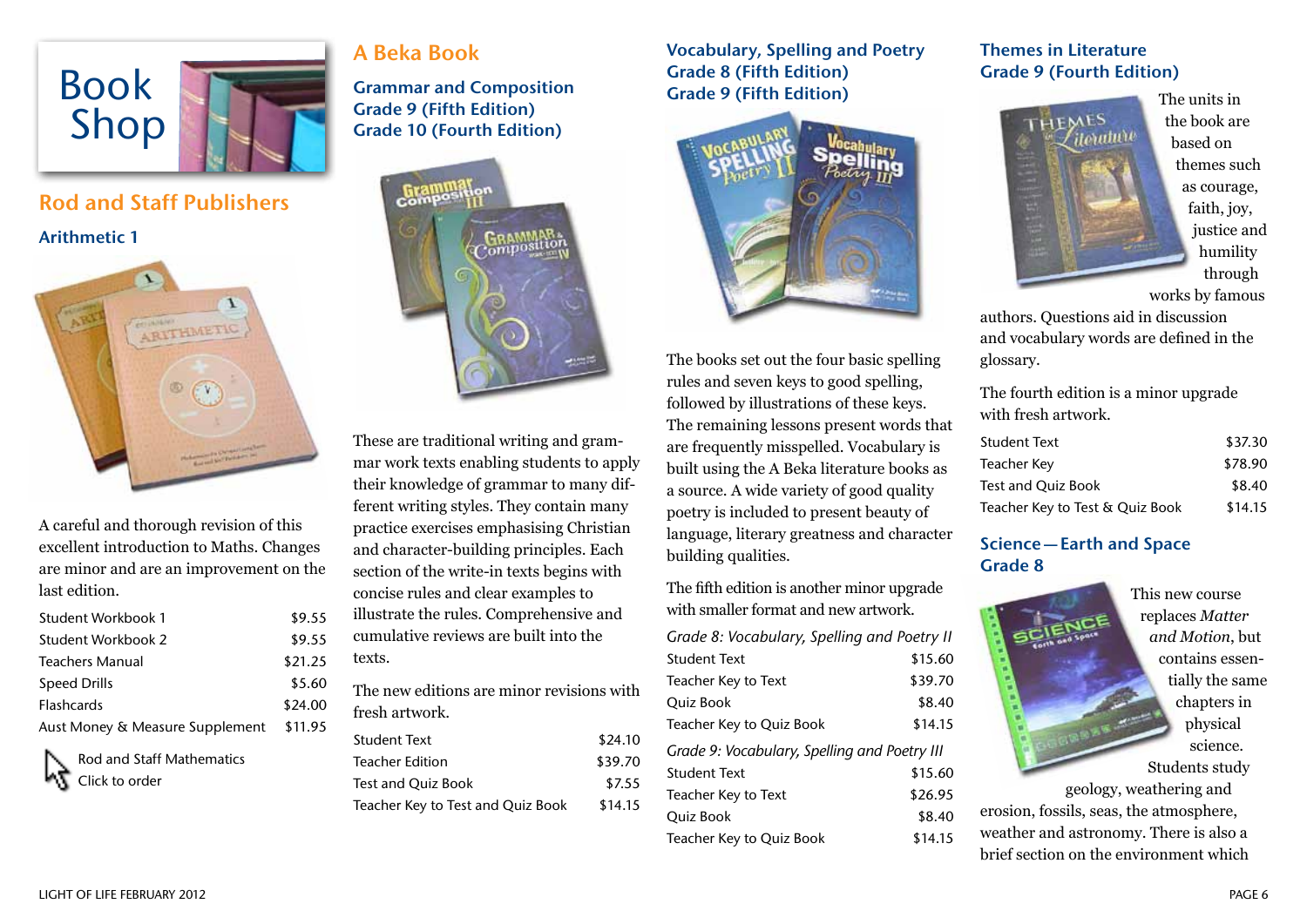presents a biblical perspective on environmental issues like acid rain, ozone depletion and global warming.

| Teacher Edition<br><b>Test Book</b> | \$78.90 |
|-------------------------------------|---------|
|                                     |         |
|                                     | \$10.40 |
| Teacher Key to Test Book            | \$14.15 |
| Ouiz book                           | \$8.40  |
| Teacher Key to Quiz Book            | \$14.15 |
| <b>Activity Book</b>                | \$7.55  |
| Teacher Key to Activity Book        | \$14.15 |

#### World Geography Grade 9 (Second Edition)

A compact one year basic geography



course, embracing basic geographic skills plus political and cultural profiles for the whole world. The second edition includes minor revisions and a

fresh new layout.

| \$31.65 |
|---------|
| \$61.45 |
| \$7.55  |
| \$14.15 |
| \$7.55  |
| \$14.15 |
|         |

ABeka Curriculum Click to order

## Bob Jones University Press

Grade 5 Mathematics (Third Ed)



An aviation theme runs throughout the book, with real-life applications for various careers. The third edition is a minor revision of the actual content, but it has a new larger format and new artwork.

| Student Text                 | \$20.95 |
|------------------------------|---------|
| <b>Teacher Edition</b>       | \$65.75 |
| <b>Student Manipulatives</b> | \$16.45 |



## Storehouse Press

#### The Thunder King

In book three of Lee Duigon's Bell Mountain series, the bell has rung and our heroes set about finding the hidden sacred writ-

ings, whose message can revive the fortunes of a dying world.

Young adult, 287 pages \$15.85



## Theological Titles

A Word in Season R J Rushdoony



A three-volume series of daily messages taken from over 430 articles Rushdoony wrote for a regular column in an agricultural periodical. This is not a 'devotional' of introspective musings, but daily bitesized readings on uncompromised faith.

Three volumes,  $~150$  pages each \$13.60 ea





John Frame writes: 'I revere him yet today as a great blessing of God to the church as one of the most brilliant apologists I have known.

He sets forth the comprehensive Lordship of Christ over the human mind as over everything else…' One of the most helpful books the serious Christian can read.

Hard cover, 296 pages \$39.65

#### The Handwriting on the Wall

*James Jordan*

A covenant historical approach to interpreting the imagery of the book of Daniel. This commentary sees the fulfillments of Daniel's prophecies as relatively near to the time of writing.



Hard cover, 723 pages \$56.65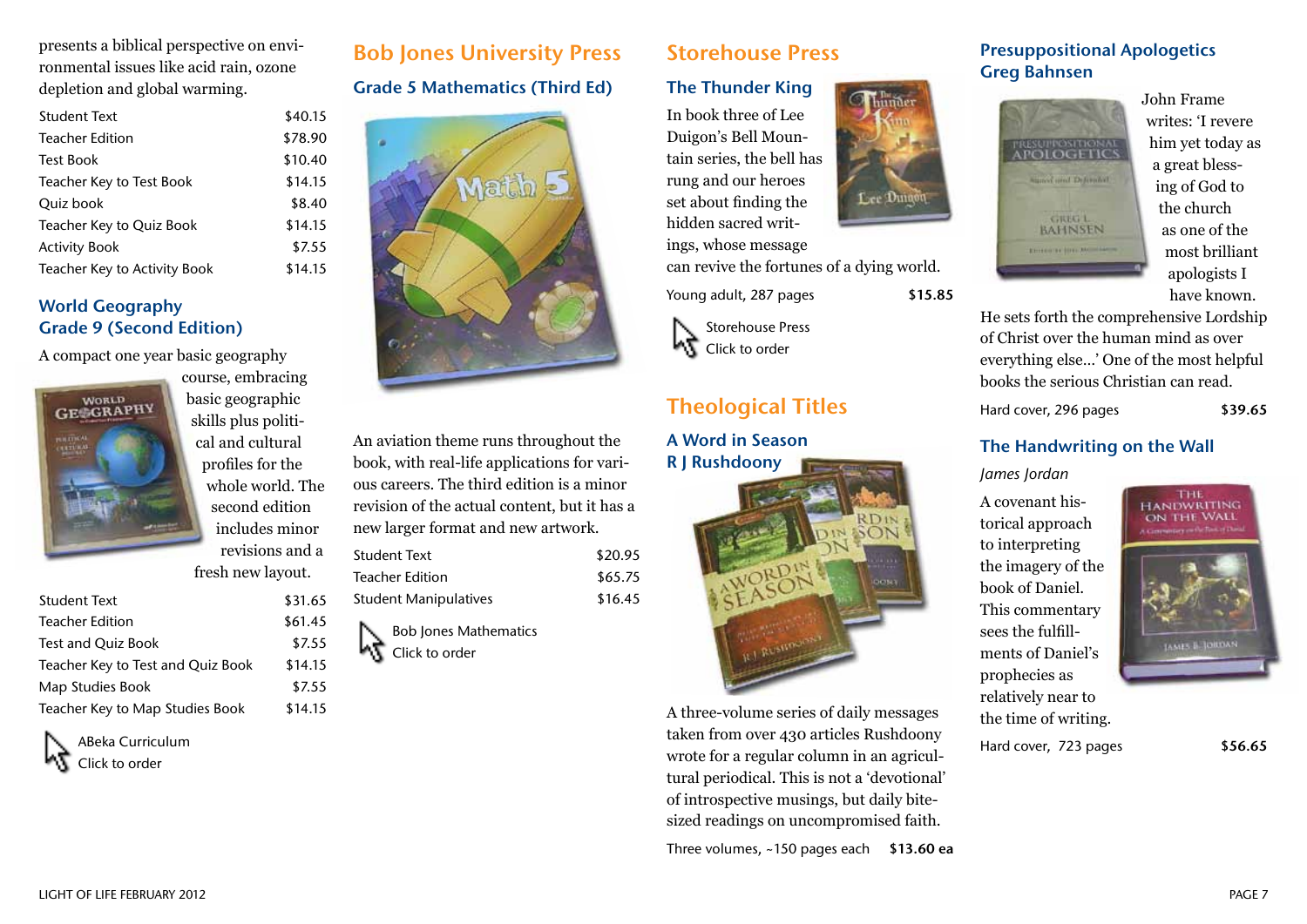

#### Risdon Cove: 3 May 1804 John Owen

An account of the first British settlement in Tasmania, this book is the most exhaustively researched account of these events yet published. John Owen's forensic examination of the original documents produces a conclusion that will surprise yet convince most readers about what really happened on that fateful day.

Hard cover, 97 pages \$34.95

Theological Titles ۷L Click to order

## Clearance Specials while stocks last



#### The Nativity & Boyhood of Jesus

Children and adults will love this beautifully illustrated account from the scriptures. was \$9.95 now \$3.00

#### Panorama Large format Charts

These full colour charts present the great stories and personalities of the Bible. The double sided charts fold out to approximately 2.5m.

Panorama of the Old Testament

was \$29.95 now \$10.00 Panorama of Jesus and the New Testament was \$29.95 now \$10.00



## Vegetarian Recipe Books

### Tofu: Quick and Easy

Tofu has been an Asian protein staple for over 2000 years. Louise Hagler's 120 recipes for tofu will bring life and colour to any vegetarian menu—in anything from party dips to barbecue to luscious cheesecakes.

now \$3.00

### Of These Ye May Freely Eat

Clearance Specials Click to order

JoAnn Rachor's vegetarian cookbook containing over 250 cholesterol free recipes. The book also includes sections on food drying, how to read food labels, plus other general nutritional information.

now \$3.00



Sometimes I wish that my mother had kept my old schoolbooks so that I could go over the memory of my schooling days in a more concrete way.

Right now though, as I am teaching my grandchildren LEM Phonics, I wonder at the power of the workbooks which accompany the program.

My grandson Nathan so often sits down with one of his workbooks and with great interest and pride reviews all the exercises he has previously done. He assesses how much his writing has improved, compares how much more complex the work is in later pages than it was in the beginning, as well as delighting in remembering the circumstances which prompted him to write this or draw that. It is a record for him of his journey and what he has achieved over that given period of time. He sees how new concepts are introduced gradually in each book, *building on what is already known*. Then finally comes the great joy of accomplishment when he reaches the final page of his book. He has achieved the given